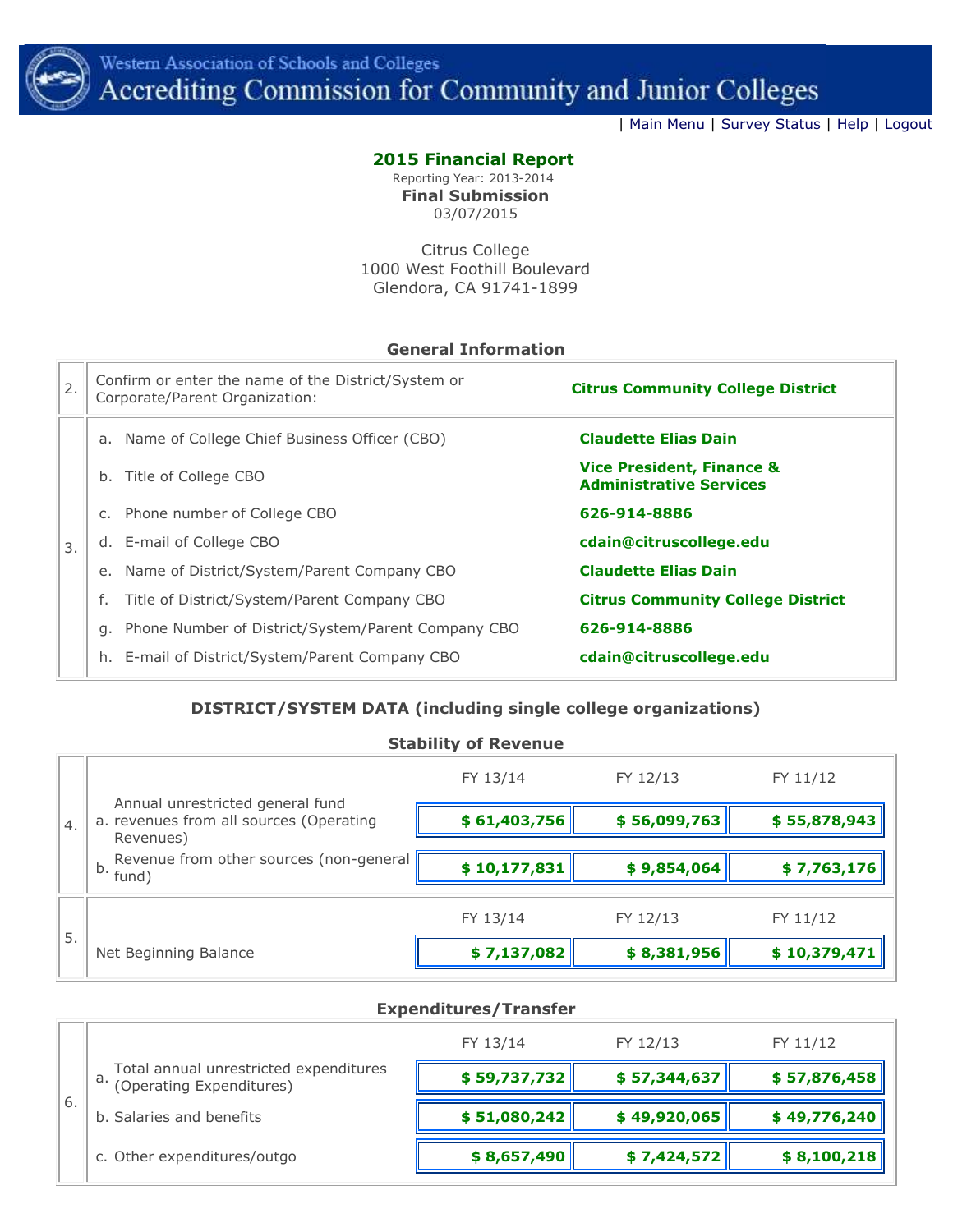|     | <b>Liabilities</b>                                                                          |                                                           |                       |              |  |  |
|-----|---------------------------------------------------------------------------------------------|-----------------------------------------------------------|-----------------------|--------------|--|--|
|     |                                                                                             | FY 13/14                                                  | FY 12/13              | FY 11/12     |  |  |
| 7.  | Did the institution borrow funds for cash<br>flow purposes?                                 | <b>No</b>                                                 | <b>Yes</b>            | <b>No</b>    |  |  |
|     | <b>Total Local Borrowing</b>                                                                | FY 13/14                                                  | FY 12/13              | FY 11/12     |  |  |
| 8.  | a. Short Term Borrowing (TRANS, etc)                                                        | \$0                                                       | \$10,000,000          | \$0          |  |  |
|     | Long Term Borrowing (COPs, Capital<br>Leases, other long term borrowing):<br>b.             | \$99,973,926                                              | \$81,862,894          | \$83,215,538 |  |  |
|     |                                                                                             | FY 13/14                                                  | FY 12/13              | FY 11/12     |  |  |
|     | Did the institution issue long-term debt<br>a.<br>instruments during the fiscal year noted? | <b>Yes</b>                                                | Yes                   | <b>No</b>    |  |  |
| 9.  | b. What type(s)                                                                             | <b>General</b><br><b>Obligation Bond</b><br><b>Series</b> | <b>Refunding Bond</b> |              |  |  |
|     | c. Total amount                                                                             | \$18,997,251                                              | \$13,130,000          | \$0          |  |  |
|     |                                                                                             | FY 13/14                                                  | FY 12/13              | FY 11/12     |  |  |
| 10. | Debt Service Payments                                                                       | \$1,950,000                                               | \$15,870,000          | \$1,490,000  |  |  |

# **Other Post Employment**

|     |                                                                                     | FY 13/14     | FY 12/13     | FY 11/12    |  |  |
|-----|-------------------------------------------------------------------------------------|--------------|--------------|-------------|--|--|
|     | Actuarial Accrued Liability (AAL) for<br>$a.$ OPEB:                                 | \$13,971,381 | \$13,032,133 |             |  |  |
|     | b. Unfunded Actuarial Accrued Liability<br>b. (UAAL) for OPEB:                      | \$8,392,157  | \$9,402,117  | \$9,402,117 |  |  |
| 11. | Funded Ratio (Actuarial Value of plan<br>C. Assets/AAL)                             | 40 %<br>28 % |              | 28 %        |  |  |
|     | d. UAAL as Percentage of Covered Payroll                                            | 27%          | 28 %         | 28 %        |  |  |
|     | e. Annual Required Contribution (ARC)                                               | \$1,473,491  | \$1,340,395  |             |  |  |
|     | f. Amount of annual contribution to ARC                                             | \$2,663,854  | \$1,318,558  | \$999,344   |  |  |
| 12. | Date of most recent OPEB Actuarial Report<br>05/01/2014<br>$(mm/dd/yyyy)$ :         |              |              |             |  |  |
|     | a. Has an irrevocable trust been established <b>Yes</b><br>a. for OPEB liabilities? |              |              |             |  |  |
| 13. |                                                                                     | FY 13/14     | FY 12/13     | FY 11/12    |  |  |
|     | b. Deposit into OPEB Reserve/Trust                                                  | \$5,609,696  | \$3,669,958  | \$3,450,187 |  |  |
|     | Deposit into non-irrevocable Reserve<br>specifically for OPEB<br>c.                 | \$5,905,530  | \$7,094,940  | \$5,161,954 |  |  |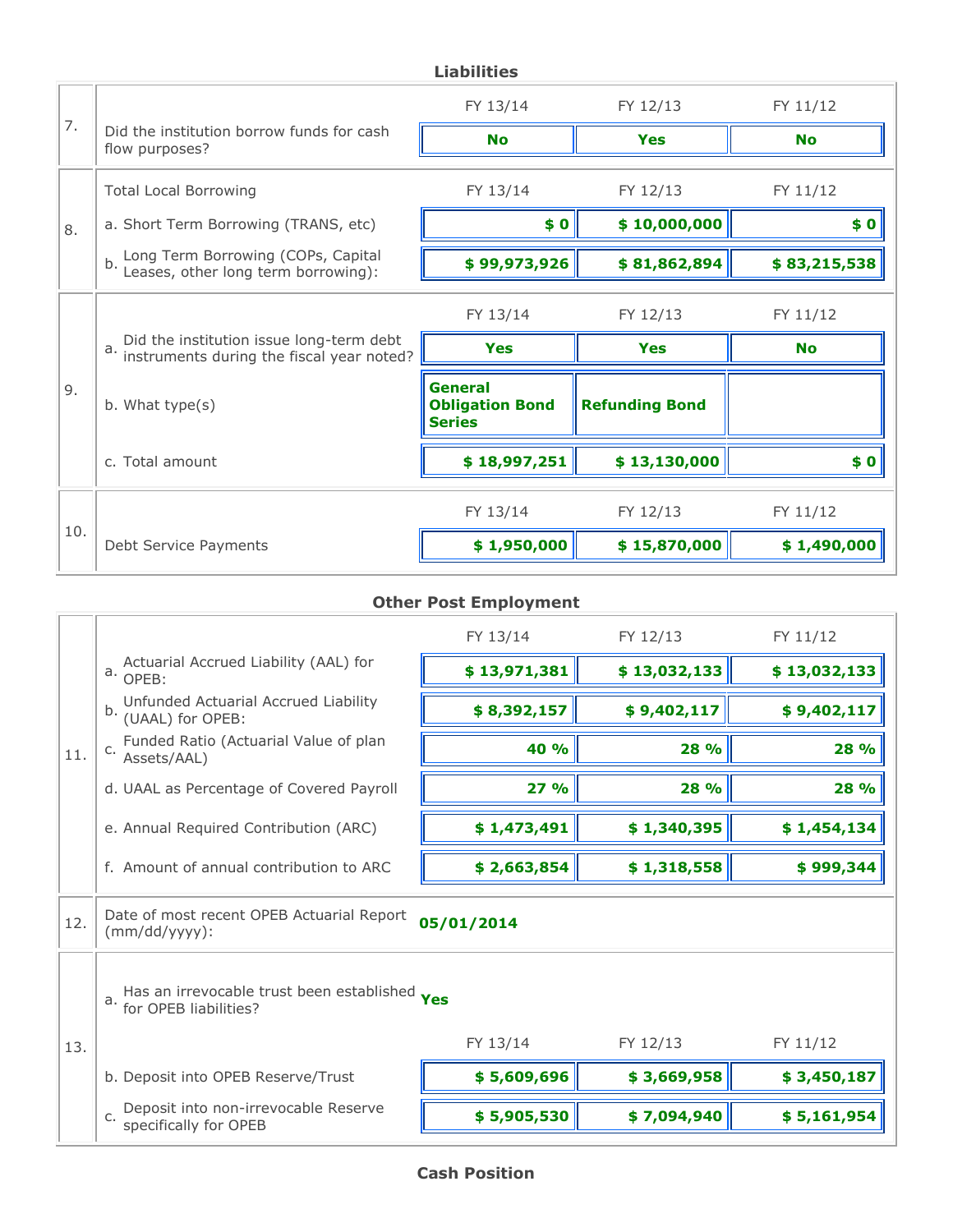|     |                                                                        | FY 13/14     | FY 12/13     | FY 11/12    |
|-----|------------------------------------------------------------------------|--------------|--------------|-------------|
| 14. | Cash Balance: Unrestricted General Fund:                               | \$10,756,813 | \$11,692,578 | \$2,514,403 |
|     |                                                                        | FY 13/14     | FY 12/13     | FY 11/12    |
| 15. | Does the institution prepare cash flow<br>projections during the year? | <b>Yes</b>   | <b>Yes</b>   | <b>Yes</b>  |

## **Annual Audit Information** 16. FY 13/14 FY 12/13 FY 11/12 Date annual audit report for fiscal year was electronically submitted to accjc.org, along with the institution's response to any audit exceptions: **2/25/15 3/21/14 3/20/13** 17. Summarize Material Weaknesses and Significant Deficiencies from annual audit report: FY 13/14 **None** FY 12/13 **None** FY 11/12 **None**

|     | <b>Other Information</b>                                                                                                                                                                                                                                                                                                                   |          |          |          |  |  |
|-----|--------------------------------------------------------------------------------------------------------------------------------------------------------------------------------------------------------------------------------------------------------------------------------------------------------------------------------------------|----------|----------|----------|--|--|
|     |                                                                                                                                                                                                                                                                                                                                            | FY 13/14 | FY 12/13 | FY 11/12 |  |  |
|     | Budgeted Full Time Equivalent Students<br>(FTES)(Annual Target)<br>a.                                                                                                                                                                                                                                                                      | 11,155   | 10,684   | 10,684   |  |  |
| 18. | Actual Full Time Equivalent Students<br>b.<br>(FTES)                                                                                                                                                                                                                                                                                       | 11,314   | 10,675   | 10,638   |  |  |
|     | c. Funded FTES:                                                                                                                                                                                                                                                                                                                            | 10,919   | 10,675   | 10,579   |  |  |
|     |                                                                                                                                                                                                                                                                                                                                            | FY 13/14 | FY 12/13 | FY 11/12 |  |  |
| 19. | Report the % of total tuition/fees received<br>from federal financial aid programs (Title<br>IV, HEA), if applicable:                                                                                                                                                                                                                      | N/A      | N/A      | N/A      |  |  |
| 20. | During the reporting period, did the institution settle any contracts with employee<br><b>No</b><br>a.<br>bargaining units?<br>Did any negotiations remain open?<br><b>Yes</b><br>b.<br>Did any contract settlements exceed the institutional COLA for the year?<br><b>No</b><br>$C_{\star}$<br>Describe significant fiscal impacts:<br>d. |          |          |          |  |  |
|     | N/A                                                                                                                                                                                                                                                                                                                                        |          |          |          |  |  |
| 21. | <b>Pell</b><br><b>FSEOG</b><br>College Data: Federal Financial Aid programs in which the<br><b>FWS</b><br>a.<br>College participates (check all that apply):<br><b>DIRECT</b><br><b>PLUS</b>                                                                                                                                               |          |          |          |  |  |